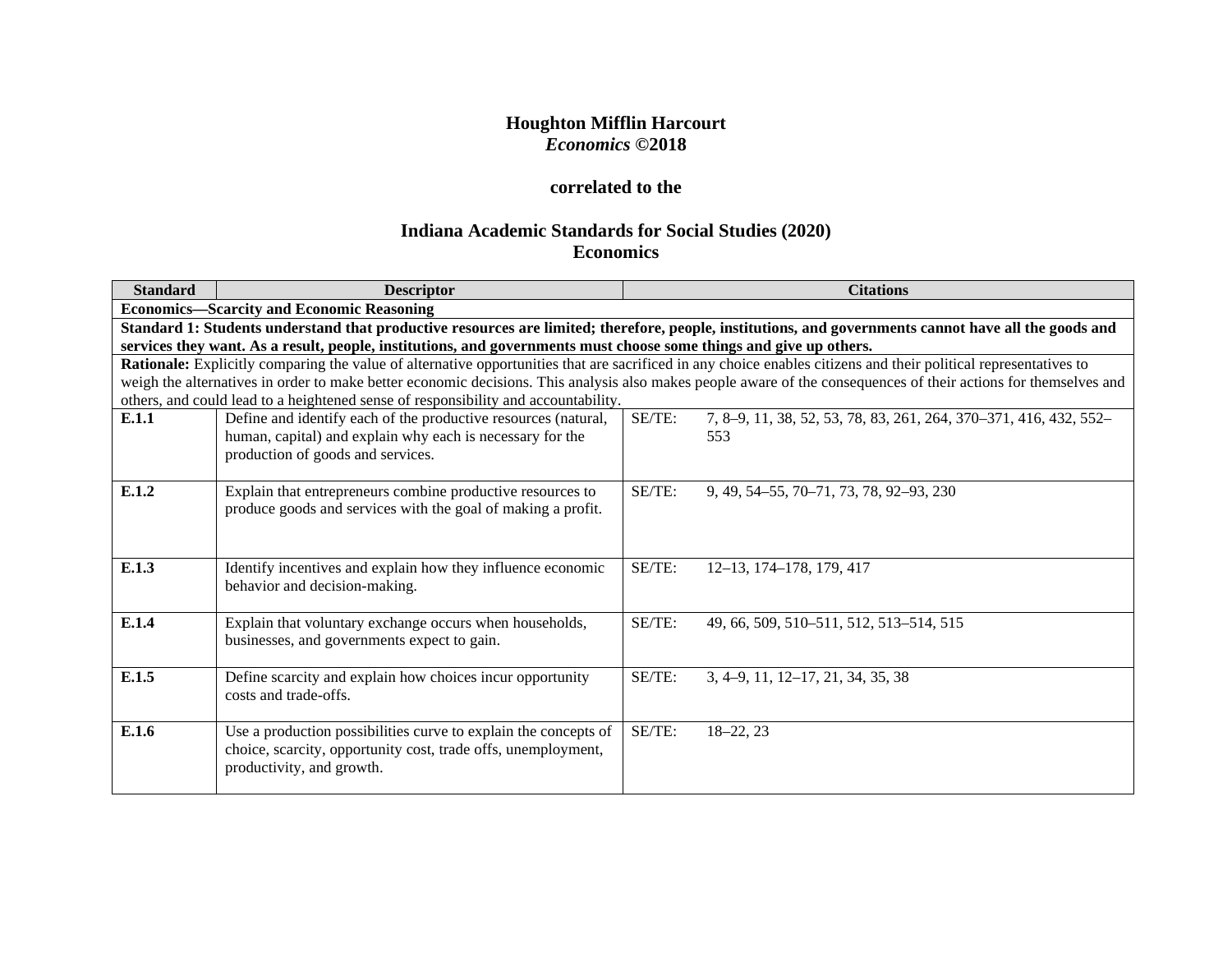| <b>Standard</b> | <b>Descriptor</b>                                                                                                                                   |        | <b>Citations</b>                                              |
|-----------------|-----------------------------------------------------------------------------------------------------------------------------------------------------|--------|---------------------------------------------------------------|
| E.1.7           | Describe and compare the various economic systems                                                                                                   | SE/TE: | 38-40, 41, 42-46, 47, 48-55, 56, 57, 58-62, 63, 64-65, 68-69, |
|                 | (traditional, market, command, mixed); explain their strengths                                                                                      |        | 70-77, 78-83, 84-91, 92-93                                    |
|                 | and weaknesses.                                                                                                                                     |        |                                                               |
| E.1.8           | Describe how clearly defined and enforced property rights are                                                                                       | SE/TE: | $48 - 49$                                                     |
|                 | essential to a market economy.                                                                                                                      |        |                                                               |
|                 |                                                                                                                                                     |        |                                                               |
| E.1.9           | Illustrate how investment in physical and human capital can                                                                                         | SE/TE: | 149, 151, 261, 264, 371, 372-373, 552-553                     |
|                 | raise productivity and future standards of living.                                                                                                  |        |                                                               |
| E.1.10          | Diagram and explain the circular flow of a market economy.                                                                                          | SE/TE: | 52-53, 57, 80-81                                              |
|                 | <b>Economics-Supply and Demand</b>                                                                                                                  |        |                                                               |
|                 | Standard 2: Students understand the role that supply and demand, prices, and profits play in determining production and distribution in a market    |        |                                                               |
| economy.        |                                                                                                                                                     |        |                                                               |
|                 | Rationale: Understanding how market prices and output levels are determined helps people anticipate market opportunities and make better choices as |        |                                                               |
|                 | consumers and producers. It will also help them realize that market allocations are impersonal.                                                     |        |                                                               |
| E.2.1           | Define supply and demand and explain the causes of the Law                                                                                          | SE/TE: | 98-105, 106-115, 116-123, 124-127, 130-137, 138-145, 146-     |
|                 | of Supply and the Law of Demand.                                                                                                                    |        | 153, 154-157, 158-161                                         |
| E.2.2           | Recognize that consumers ultimately determine what is                                                                                               | SE/TE: | 50-51, 79, 80, 82, 111-112, 113, 115                          |
|                 | produced in a market economy.                                                                                                                       |        |                                                               |
|                 |                                                                                                                                                     |        |                                                               |
| E.2.3           | Illustrate how supply and demand determine equilibrium price                                                                                        | SE/TE: | 164-166, 171, 172, 173, 186-187, 188-189                      |
|                 | and quantity.                                                                                                                                       |        |                                                               |
| E.2.4           | Identify factors that cause changes in market supply and                                                                                            | SE/TE: | 164-166, 167-168, 169-171, 173                                |
|                 | demand and how these changes affect price and quantity in a                                                                                         |        |                                                               |
|                 | competitive market.                                                                                                                                 |        |                                                               |
|                 |                                                                                                                                                     |        |                                                               |
| E.2.5           | Describe how price elasticity of supply and price elasticity of                                                                                     | SE/TE: | 116-122, 123, 154-157                                         |
|                 | demand send signals to buyers and sellers.                                                                                                          |        |                                                               |
| E.2.6           | Demonstrate how government wage and price controls, such                                                                                            | SE/TE: | 180, 181, 182, 262-263, 500-501, 503, 506-507                 |
|                 | as rent controls and minimum wage laws, create shortages,                                                                                           |        |                                                               |
|                 | and surpluses.                                                                                                                                      |        |                                                               |
| E.2.7           | Describe how the earnings of workers are determined by a                                                                                            | SE/TE: | 182, 258-262, 264, 265, 284, 285                              |
|                 | number of factors including the market value of the product                                                                                         |        |                                                               |
|                 | produced, workers' productivity, the amount of human capital                                                                                        |        |                                                               |
|                 | held by workers, collective bargaining, and discrimination.                                                                                         |        |                                                               |
|                 |                                                                                                                                                     |        |                                                               |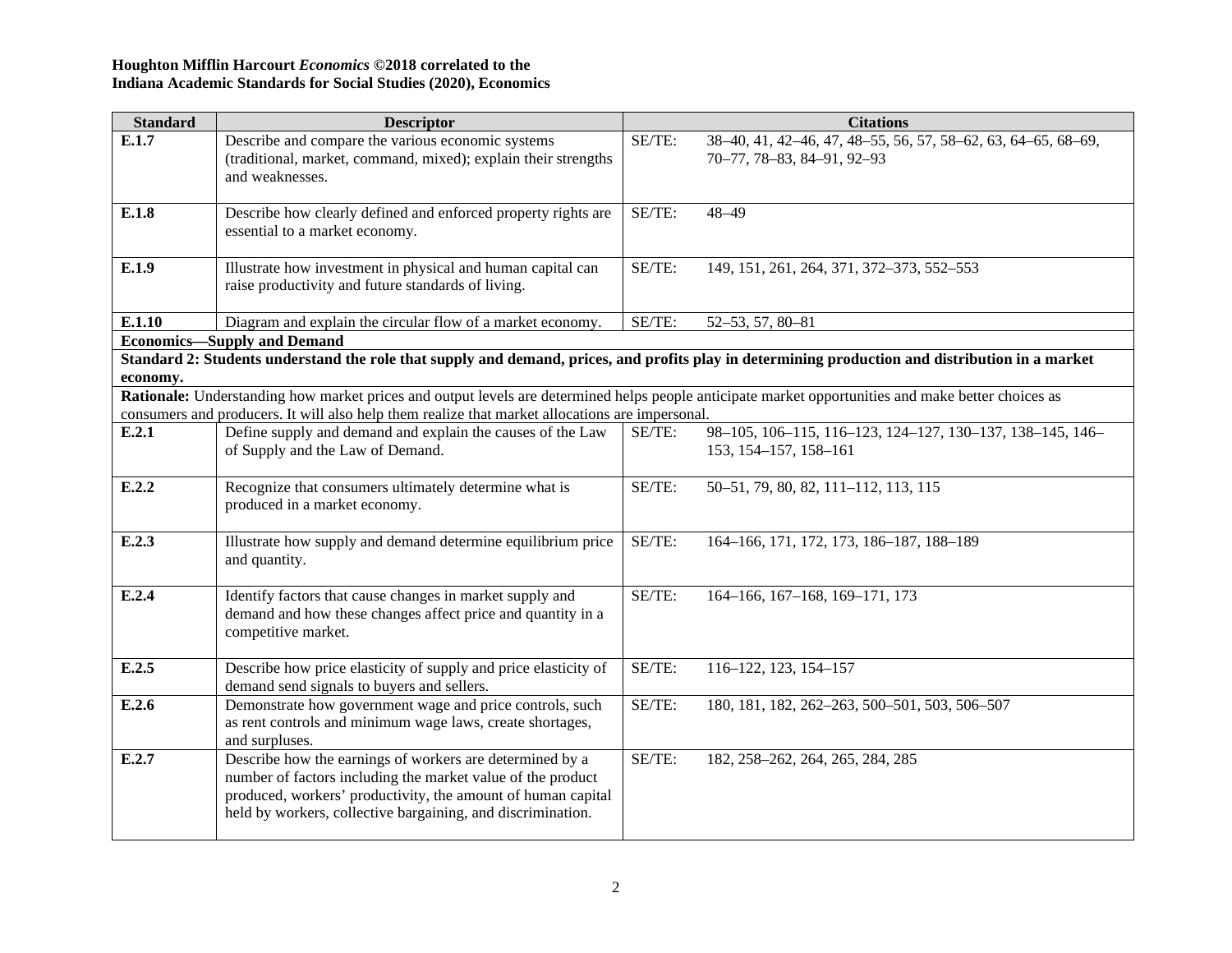| <b>Standard</b> | <b>Descriptor</b>                                                                                                                                           |        | <b>Citations</b>                                                                                                                                              |  |  |  |
|-----------------|-------------------------------------------------------------------------------------------------------------------------------------------------------------|--------|---------------------------------------------------------------------------------------------------------------------------------------------------------------|--|--|--|
|                 | <b>Economics-Market Structures</b>                                                                                                                          |        |                                                                                                                                                               |  |  |  |
|                 | Standard 3: Students understand the role of business firms and analyze the various types of market structures in the United States economy.                 |        |                                                                                                                                                               |  |  |  |
|                 | Rationale: Understanding the benefits of competition and the costs of limiting competition helps students evaluate public policies that affect the level of |        |                                                                                                                                                               |  |  |  |
|                 | competition in various markets.                                                                                                                             |        |                                                                                                                                                               |  |  |  |
| E.3.1           | Explain the advantages and disadvantages of various types of                                                                                                | SE/TE: | 226-230, 232-235, 238-242                                                                                                                                     |  |  |  |
|                 | firms including sole proprietorships, partnerships, and                                                                                                     |        |                                                                                                                                                               |  |  |  |
|                 | corporations.                                                                                                                                               |        |                                                                                                                                                               |  |  |  |
| E.3.2           | Identify ways firms raise financial capital.                                                                                                                | SE/TE: | 227                                                                                                                                                           |  |  |  |
|                 |                                                                                                                                                             |        |                                                                                                                                                               |  |  |  |
| E.3.3           | Demonstrate how firms determine optimum levels of output                                                                                                    | SE/TE: | 142-143, 145, 160-161, R18                                                                                                                                    |  |  |  |
|                 | by comparing marginal cost and marginal revenue.                                                                                                            |        |                                                                                                                                                               |  |  |  |
|                 |                                                                                                                                                             |        |                                                                                                                                                               |  |  |  |
| E.3.4           | Compare and contrast the basic characteristics of the four                                                                                                  | SE/TE: | 190-191, 192-197, 198-205, 206-213, 214-218, 219, 220-221,                                                                                                    |  |  |  |
|                 | market structures: monopoly, oligopoly, monopolistic<br>competition, and pure competition.                                                                  |        | $222 - 223$                                                                                                                                                   |  |  |  |
|                 |                                                                                                                                                             |        |                                                                                                                                                               |  |  |  |
| E.3.5           | Explain how competition in markets affects price and                                                                                                        | SE/TE: | 49-51, 55, 73-75                                                                                                                                              |  |  |  |
|                 | quantity.                                                                                                                                                   |        |                                                                                                                                                               |  |  |  |
|                 |                                                                                                                                                             |        |                                                                                                                                                               |  |  |  |
| E.3.6           | Explain why natural monopolies exist (economies of scale)                                                                                                   | SE/TE: | 198-204, 205, 214-218, 219, 222, 223                                                                                                                          |  |  |  |
|                 | and the purposes of government regulation of these                                                                                                          |        |                                                                                                                                                               |  |  |  |
|                 | monopolies.                                                                                                                                                 |        |                                                                                                                                                               |  |  |  |
|                 | <b>Economics-Role of Government</b>                                                                                                                         |        |                                                                                                                                                               |  |  |  |
|                 |                                                                                                                                                             |        | Standard 4: Students understand that typical microeconomic roles of government in a market or mixed economy are the provision of public goods and             |  |  |  |
|                 | services, redistribution of income, protection of property rights, and resolution of market failures.                                                       |        |                                                                                                                                                               |  |  |  |
|                 |                                                                                                                                                             |        | Rationale: The political and social reasons for public sector services helps students make better choices about the appropriate size and scope of markets and |  |  |  |
|                 | government. It is also important that students be able to evaluate redistributive effects of government programs.                                           |        |                                                                                                                                                               |  |  |  |
| E.4.1           | Explain how market failures may result in the                                                                                                               | SE/TE: | 84-86, 463                                                                                                                                                    |  |  |  |
|                 | underproduction of public goods and explain the role of                                                                                                     |        |                                                                                                                                                               |  |  |  |
|                 | government in addressing those failures.                                                                                                                    |        |                                                                                                                                                               |  |  |  |
| E.4.2           | Explain how markets under produce public goods and explain                                                                                                  | SE/TE: | 84-85, 91, 94, 95, 463                                                                                                                                        |  |  |  |
|                 | why the government has an interest in producing these public                                                                                                |        |                                                                                                                                                               |  |  |  |
|                 | goods.                                                                                                                                                      |        |                                                                                                                                                               |  |  |  |
|                 |                                                                                                                                                             |        |                                                                                                                                                               |  |  |  |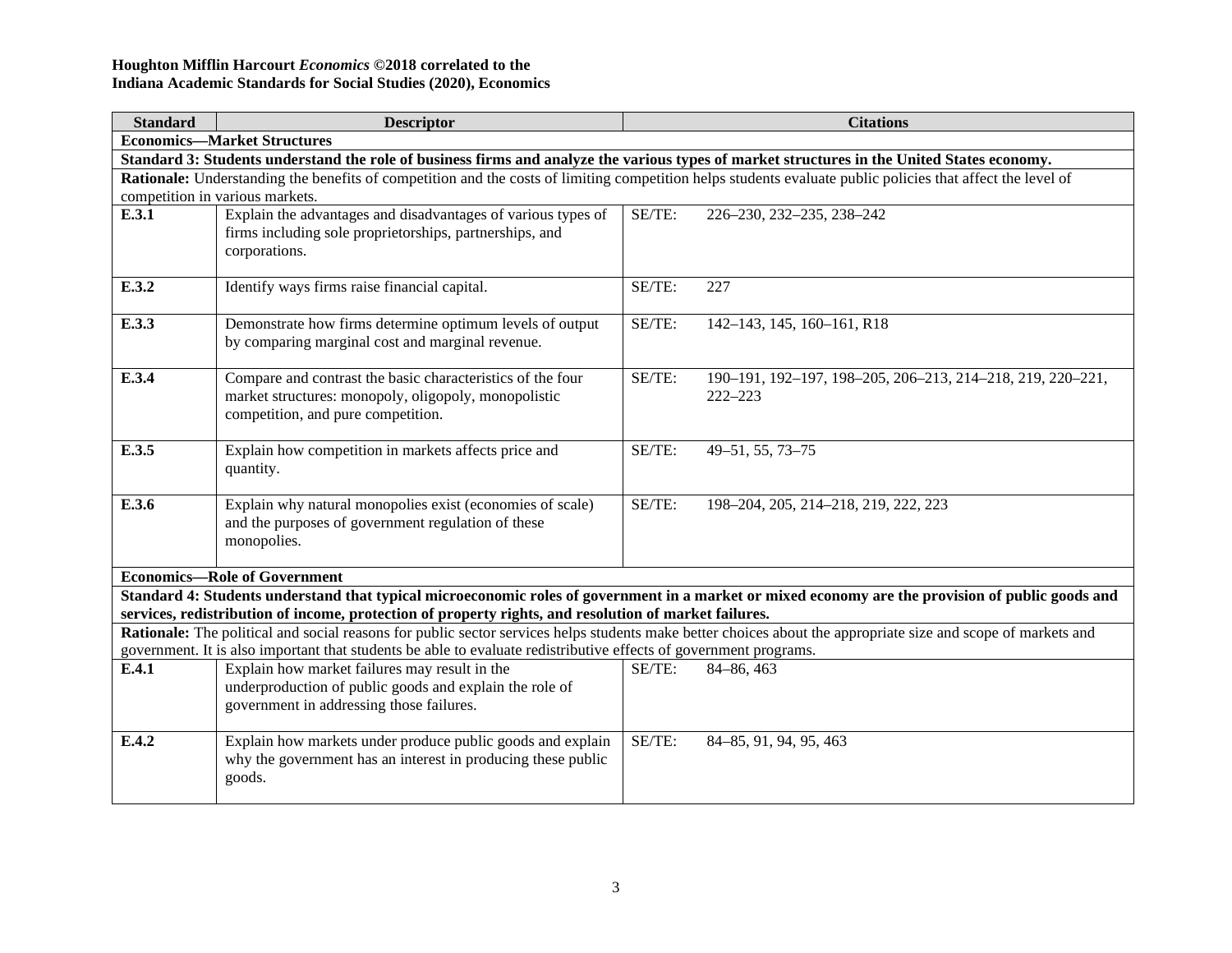| <b>Standard</b>                                | <b>Descriptor</b>                                                                                                                                                                                          |        | <b>Citations</b>                                                                                                                                           |  |
|------------------------------------------------|------------------------------------------------------------------------------------------------------------------------------------------------------------------------------------------------------------|--------|------------------------------------------------------------------------------------------------------------------------------------------------------------|--|
| E.4.3                                          | Describe how the government taxes negative externalities<br>(spillovers) and subsidizes positive externalities to resolve the<br>inefficiencies they cause.                                                | SE/TE: | 87-88, 91, 94, 95                                                                                                                                          |  |
| E.4.4                                          | Describe the major revenue and expenditure categories in<br>state and federal budgets and their respective proportions, and<br>the challenges of achieving a balanced budget.                              | SE/TE: | 428-432, 433, 434-438, 439, 442, 443, 462-467, 468-469                                                                                                     |  |
| E.4.5                                          | Determine whether different types of taxes (including income,<br>sales, and FICA (including Social Security and Medicare) are<br>progressive, proportional, or regressive.                                 | SE/TE: | 412, 413, 414, 419, 442, 443                                                                                                                               |  |
| E.4.6                                          | Explain that government failure occurs when the costs of a<br>policy exceeds its benefits because social or political goals<br>(rather than economic efficiency) are being pursued.                        | SE/TE: | 462-464, 465-466, 468-469                                                                                                                                  |  |
| E.4.7                                          | Define budget debt and budget deficit and distinguish<br>between the two. Explain the effects of both on the economy.                                                                                      | SE/TE: | 462-466, 468-469                                                                                                                                           |  |
| <b>Economics—National Economic Performance</b> |                                                                                                                                                                                                            |        |                                                                                                                                                            |  |
| economy.                                       | Standard 5: Students understand the means by which economic performance is measured and the causes and effects of business cycles in a market                                                              |        |                                                                                                                                                            |  |
|                                                |                                                                                                                                                                                                            |        | Rationale: It is important for students to understand possible causes of national economic performance, how changes can produce economic problems (such as |  |
|                                                | unemployment and inflation) or opportunities (such as increased employment). Changes in national levels of economic activity have a profound effect on                                                     |        |                                                                                                                                                            |  |
| E.5.1                                          | students' future welfare, their job opportunities, the level of their prospective earnings, and the prices they will pay for things they buy.<br>Explain measures of a country's economic performance such | SE/TE: | 350–355, 356, 357, 465, A11, A12, A14, A15                                                                                                                 |  |
|                                                | as gross domestic product (GDP), unemployment, and<br>inflation.                                                                                                                                           |        |                                                                                                                                                            |  |
| E.5.2                                          | Recognize that a country's overall level of income,<br>employment, and prices is determined by rational spending<br>and production decisions of households, firms, and<br>government.                      | SE/TE: | 351-352, 354, 355, 356, 357                                                                                                                                |  |
| E.5.3                                          | Explain the limitations of using GDP to measure economic<br>welfare.                                                                                                                                       | SE/TE: | 354, 357                                                                                                                                                   |  |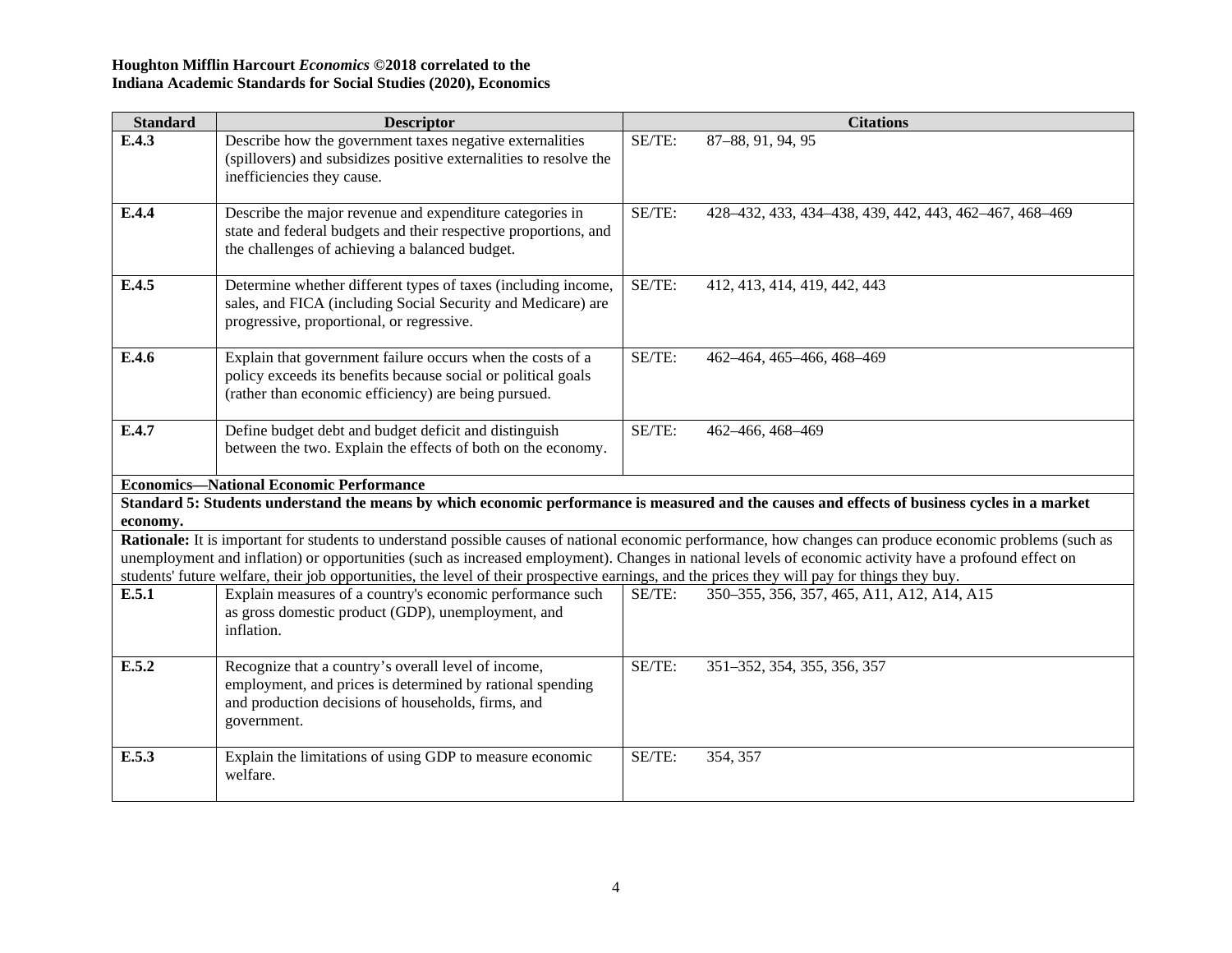| <b>Standard</b> | <b>Descriptor</b>                                                                                                                                                                                                                                                                                               |        | <b>Citations</b>                                                                                                                                                 |
|-----------------|-----------------------------------------------------------------------------------------------------------------------------------------------------------------------------------------------------------------------------------------------------------------------------------------------------------------|--------|------------------------------------------------------------------------------------------------------------------------------------------------------------------|
| E.5.4           | Identify the different causes of inflation (including cost-push<br>and demand-pull) and explain the impact of inflation on<br>economic decisions.                                                                                                                                                               | SE/TE: | 396-402, 403, 404-405, 406-407                                                                                                                                   |
| E.5.5           | Explain and illustrate the impact of changes in aggregate<br>supply and aggregate demand.                                                                                                                                                                                                                       | SE/TE: | 360-361, 403, 446, 448-450, 452, 454-457                                                                                                                         |
| E.5.6           | Explain the causes and effects of business cycles in a market<br>economy.                                                                                                                                                                                                                                       | SE/TE: | 358-367, 378-379                                                                                                                                                 |
| E.5.7           | Explain frictional, structural, cyclical, and seasonal<br>unemployment and analyze the impact of unemployment.                                                                                                                                                                                                  | SE/TE: | 90, 365-366, 382-386, 387, 393, 406-407                                                                                                                          |
| E.5.8           | Describe how individuals and organizations try to protect<br>themselves from the impact of unexpected inflation.                                                                                                                                                                                                | SE/TE: | 396-402, 403, 404-405                                                                                                                                            |
|                 | <b>Economics-Money and the Role of Financial Institutions</b>                                                                                                                                                                                                                                                   |        |                                                                                                                                                                  |
|                 | Standard 6: Students understand the role of money and financial institutions in a market economy.                                                                                                                                                                                                               |        |                                                                                                                                                                  |
|                 |                                                                                                                                                                                                                                                                                                                 |        | Rationale: Understanding financial institutions and the purposes they serve will help students use them more effectively and help them evaluate proposed new     |
|                 |                                                                                                                                                                                                                                                                                                                 |        | institutions or changes in the existing legal and institutional environment. Understanding what determines the real buying power of money and earnings will help |
|                 | students make better decisions in their personal and professional lives. Understanding the importance of money to society will also help them make more<br>society will also help them make more informed decisions about national policies related to banking, controlling the supply of money, and inflation. |        | informed decisions about national policies related to banking, controlling the supply of money, and inflation.lives. Understanding the importance of money to    |
| E.6.1           | Explain the basic functions of money.                                                                                                                                                                                                                                                                           | SE/TE: | 286-287, 288-294, 295, 314-315, 475, 482-483, 484-487                                                                                                            |
| E.6.2           | Identify the composition of the money supply of the United<br>States.                                                                                                                                                                                                                                           | SE/TE: | 290, 291, 292, 293, 294, 295                                                                                                                                     |
| E.6.3           | Explain the role financial institutions play among savers,<br>borrowers, and investors.                                                                                                                                                                                                                         | SE/TE: | 296-302, 303, 304-310, 311, 314, 315, 320-321, 346, 347                                                                                                          |
| E.6.4           | Demonstrate how banks create money through the principle of<br>fractional reserve banking.                                                                                                                                                                                                                      | SE/TE: | Opportunities to address this standard may be found on the following pages:<br>296-302, 303, 304-310, 311                                                        |
| E.6.5           | Describe the structure and functions of the Federal Reserve<br>System.                                                                                                                                                                                                                                          | SE/TE: | 472-473, 474-478, 479, 480-487, 488, 489, 490-496, 497, 498-<br>505, 506, 507                                                                                    |
| E.6.6           | Explain how interest rates act as an incentive for savers and<br>borrowers.                                                                                                                                                                                                                                     | SE/TE: | 318-319, 320-321, 323, 338-339, 578-579, 581                                                                                                                     |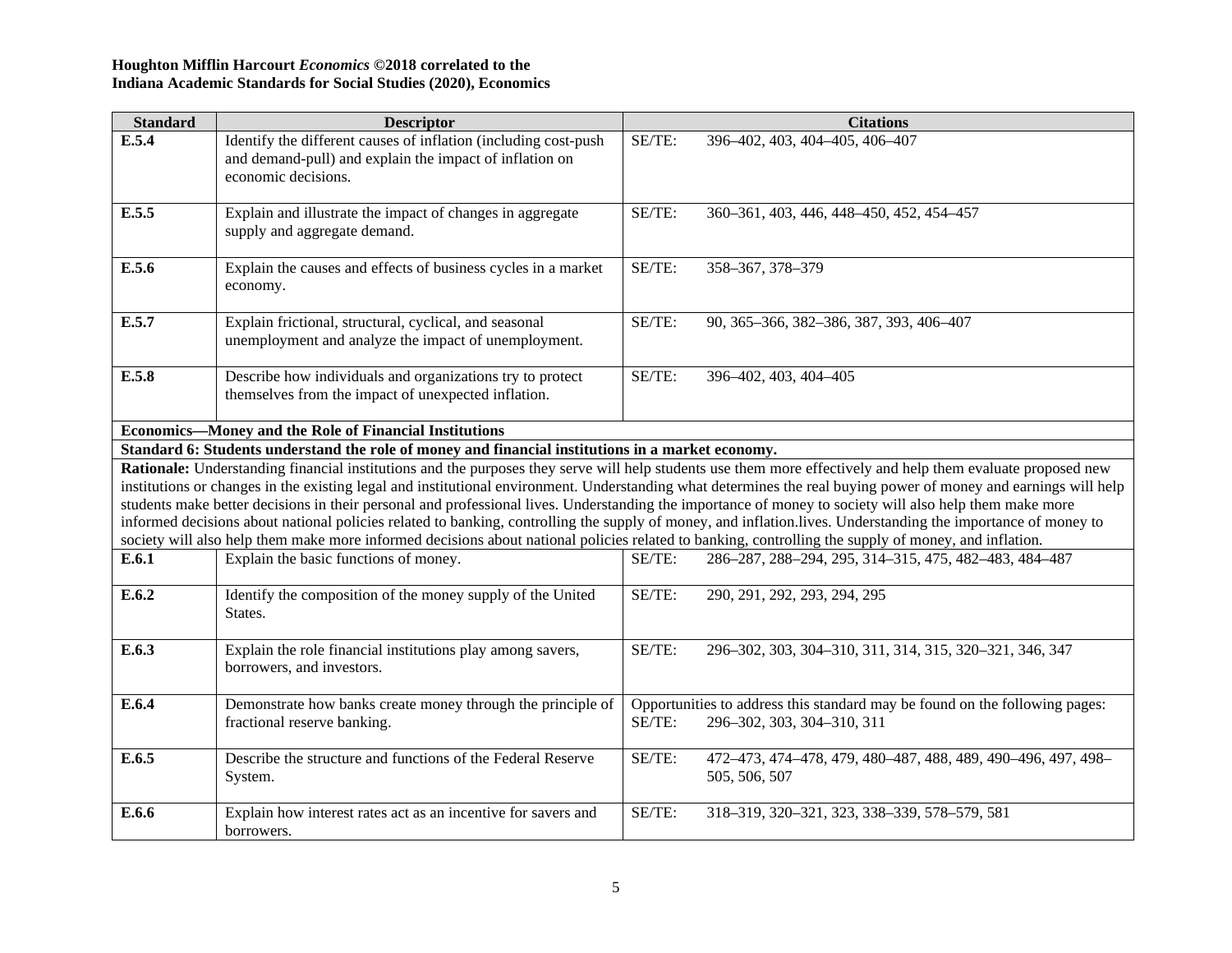| <b>Standard</b>        | <b>Descriptor</b>                                                                                                                                |        | <b>Citations</b>                                                                                                                                                   |
|------------------------|--------------------------------------------------------------------------------------------------------------------------------------------------|--------|--------------------------------------------------------------------------------------------------------------------------------------------------------------------|
| E.6.7                  | Compare and contrast different types of financial investments.                                                                                   | SE/TE: | 318-319, 320-321, 324-328, 329, 330-336, 337, 338-341, 342,                                                                                                        |
|                        |                                                                                                                                                  |        | 343, 346, 347, 578-579, 581                                                                                                                                        |
|                        |                                                                                                                                                  |        |                                                                                                                                                                    |
| E.6.8                  | Demonstrate how supply and demand determine equilibrium                                                                                          | SE/TE: | 164-173, 186-187, 188-189                                                                                                                                          |
|                        | price and quantity in the financial markets.                                                                                                     |        |                                                                                                                                                                    |
|                        | <b>Economics—Economic Stabilization</b>                                                                                                          |        |                                                                                                                                                                    |
|                        | Standard 7: Students understand the macroeconomic role of the government in developing and implementing fiscal and monetary policies and how     |        |                                                                                                                                                                    |
|                        | these policies impact the macro economy.                                                                                                         |        |                                                                                                                                                                    |
|                        |                                                                                                                                                  |        | Rationale: The U.S. federal government's taxation and spending policies, and the Federal Reserve System's monetary policies affect the nation's overall levels     |
|                        |                                                                                                                                                  |        | of employment, output, and prices. Policy makers and the general public continue to examine and debate the overall stabilization effects of public policy actions, |
|                        |                                                                                                                                                  |        | because the consequences are so important. Students should understand the role of conflicting objectives and the limitations on the effectiveness of economic      |
|                        | stabilization policies in order to develop realistic expectations about what can be accomplished with taxation, spending, and monetary policies. |        |                                                                                                                                                                    |
| E.7.1                  | Define and explain fiscal and monetary policy.                                                                                                   | SE/TE: | 445, 446-452, 453, 454-460, 461, 462-466, 467, 468-469, 470,                                                                                                       |
|                        |                                                                                                                                                  |        | 471, 473, 474-475, 490-496, 497, 498-502, 503, 504-505, 506,                                                                                                       |
|                        |                                                                                                                                                  |        | 507                                                                                                                                                                |
|                        |                                                                                                                                                  |        |                                                                                                                                                                    |
| E.7.2                  | Explain the tools of fiscal and monetary policy.                                                                                                 | SE/TE: | 480-488, 489, 490-496, 498-503, 504-505, 506, 507                                                                                                                  |
|                        |                                                                                                                                                  |        |                                                                                                                                                                    |
| E.7.3                  | Analyze how the government uses fiscal policy to promote                                                                                         | SE/TE: | 445, 446, 448, 453, 457, 458, 459-460, 498-502, 503, 504-505,                                                                                                      |
|                        | price stability, full employment, and economic growth.                                                                                           |        | 506, 507                                                                                                                                                           |
| E.7.4                  | Explain how the use of fiscal policy affects budget deficits or                                                                                  | SE/TE: | 444-445, 446-452, 453, 454-460, 461, 462-466, 467, 468-469,                                                                                                        |
|                        | surpluses and the national debt.                                                                                                                 |        | 470-471, 498-502, 503, 506, 507                                                                                                                                    |
|                        |                                                                                                                                                  |        |                                                                                                                                                                    |
| E.7.5                  | Analyze how the Federal Reserve uses monetary policy to                                                                                          | SE/TE: | 480-488, 489, 490-496, 498-503, 504-505, 506, 507                                                                                                                  |
|                        | promote price stability, full employment, and economic                                                                                           |        |                                                                                                                                                                    |
|                        | growth.                                                                                                                                          |        |                                                                                                                                                                    |
|                        |                                                                                                                                                  |        |                                                                                                                                                                    |
| E.7.6                  | Compare and contrast the major macroeconomic theories such                                                                                       | SE/TE: | $27 - 28, 361$                                                                                                                                                     |
|                        | as Keynesian, Neoclassical, and Monetarist and evaluate how                                                                                      |        |                                                                                                                                                                    |
|                        | they influence fiscal and monetary policy.                                                                                                       |        |                                                                                                                                                                    |
|                        |                                                                                                                                                  |        |                                                                                                                                                                    |
| <b>Economics-Trade</b> |                                                                                                                                                  |        |                                                                                                                                                                    |

**Standard 8: Students understand why households, businesses, and governments trade goods and services and how trade affects the economies of the world.**

**Rationale:** Voluntary exchanges are cooperative activities in which both sides expect to gain, and both usually do. Understanding the win-win nature of voluntary exchange helps students learn that people and organizations trade with one another only when each party offers something that the other party values more than whatever he or she has to trade.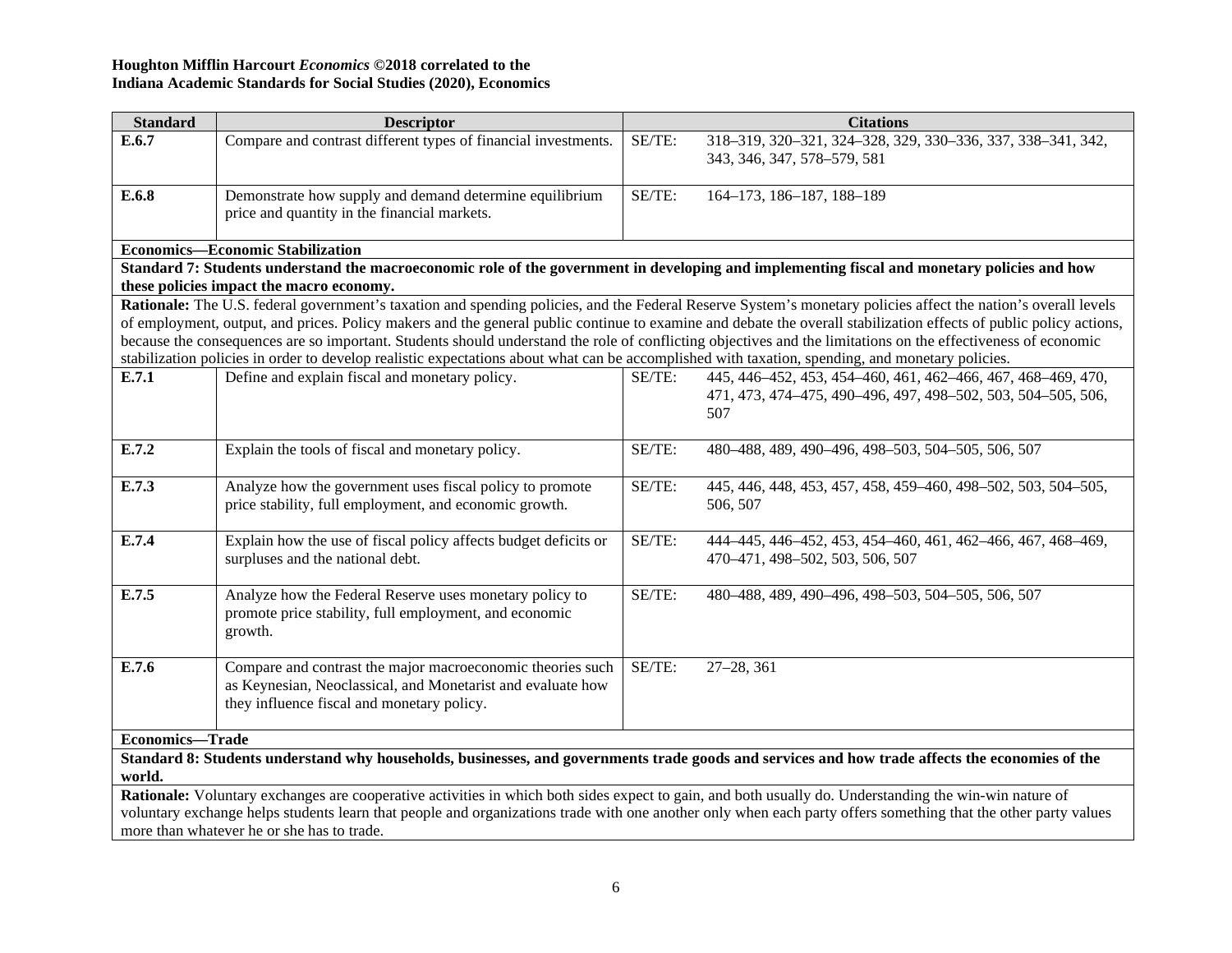| <b>Standard</b>          | <b>Descriptor</b>                                                                                              |          | <b>Citations</b>                                                                                                                                         |
|--------------------------|----------------------------------------------------------------------------------------------------------------|----------|----------------------------------------------------------------------------------------------------------------------------------------------------------|
| E.8.1                    | Explain that most trade occurs because producers have a                                                        | SE/TE:   | 512-514, 519                                                                                                                                             |
|                          | comparative advantage (rather than an absolute advantage) in                                                   |          |                                                                                                                                                          |
|                          | the production of a good or service.                                                                           |          |                                                                                                                                                          |
| E.8.2                    | Explain the benefits of trade among households and countries.                                                  | SE/TE:   | 510-511, 512, 513-514, 515, 519, 529-531, 540, 541                                                                                                       |
| E.8.3                    | Explain the difference between balance of trade and balance                                                    | SE/TE:   | 529-530, 531, 540                                                                                                                                        |
|                          | of payments.                                                                                                   |          |                                                                                                                                                          |
| E.8.4                    | Define and explain the impact of trade barriers, such as quotas                                                | SE/TE:   | 520-525, 538-539, 540-541                                                                                                                                |
|                          | and tariffs, and analyze why countries erect them.                                                             |          |                                                                                                                                                          |
|                          |                                                                                                                |          |                                                                                                                                                          |
| E.8.5                    | Compare and contrast the arguments for and against free<br>trade.                                              | SE/TE:   | 533-534, 537, 538-539, 540                                                                                                                               |
|                          |                                                                                                                |          |                                                                                                                                                          |
| E.8.6                    | Explain how changes in exchange rates affect the value of                                                      | SE/TE:   | 526-528, 531, 540, 541                                                                                                                                   |
|                          | imports and exports.                                                                                           |          |                                                                                                                                                          |
|                          | Grades 9-10: Learning Outcome for Literacy in History/Social Studies Learning                                  |          |                                                                                                                                                          |
|                          |                                                                                                                |          | LH.1: Read and comprehend history/social studies texts independently and proficiently, and write effectively for a variety of discipline-specific tasks, |
| purposes, and audiences. |                                                                                                                |          |                                                                                                                                                          |
| 9-10.LH.1.1              | Read and comprehend history/social studies texts within a                                                      | SE/TE:   | 11, 17, 23, 31, 34–35, 41, 47, 57, 63, 66–67, 77, 83, 91, 94–95,                                                                                         |
|                          | range of complexity appropriate for grades 9-10                                                                |          | 105, 115, 123, 126-127, 137, 145, 153, 157, 160-161, 173, 179,                                                                                           |
|                          | independently and proficiently by the end of grade 10.                                                         |          | 185, 188-189, 196, 197, 205, 213, 219, 222-223, 231, 237, 247,                                                                                           |
|                          |                                                                                                                |          | 251, 254–255, 265, 273, 281, 284–285, 295, 303, 311, 314–315,                                                                                            |
|                          |                                                                                                                |          | 323, 329, 337, 343, 346-347, 357, 367, 375, 378-379, 387, 395,<br>403, 406-407, 419, 427, 433, 439, 442-443, 453, 454, 461, 467,                         |
|                          |                                                                                                                |          | 470-471, 479, 489, 503, 506-507, 519, 525, 531, 537, 540-541,                                                                                            |
|                          |                                                                                                                |          | 551, 561, 572-573                                                                                                                                        |
|                          |                                                                                                                |          |                                                                                                                                                          |
| 9-10.LH.1.2              | Write routinely over a variety of time frames for a range of                                                   | SE/TE:   | 21, 35, 95, 255, 407, 471                                                                                                                                |
|                          | discipline-specific tasks, purposes, and audiences.                                                            | TE Only: | 165, 178, 181, 183, 199, 227, 203, 235, 243, 249, 267, 271, 275,                                                                                         |
|                          |                                                                                                                |          | 307, 319, 326, 351, 366, 371, 383, 385, 391, 411, 414, 429, 432,                                                                                         |
|                          |                                                                                                                |          | 447, 465, 468, 475, 493, 499, 504, 511, 516, 536, 545, 563                                                                                               |
|                          | <b>Key Ideas and Textual Support (Reading)</b>                                                                 |          |                                                                                                                                                          |
|                          | LH.2: Extract and construct meaning from history/social studies texts using a variety of comprehension skills. |          |                                                                                                                                                          |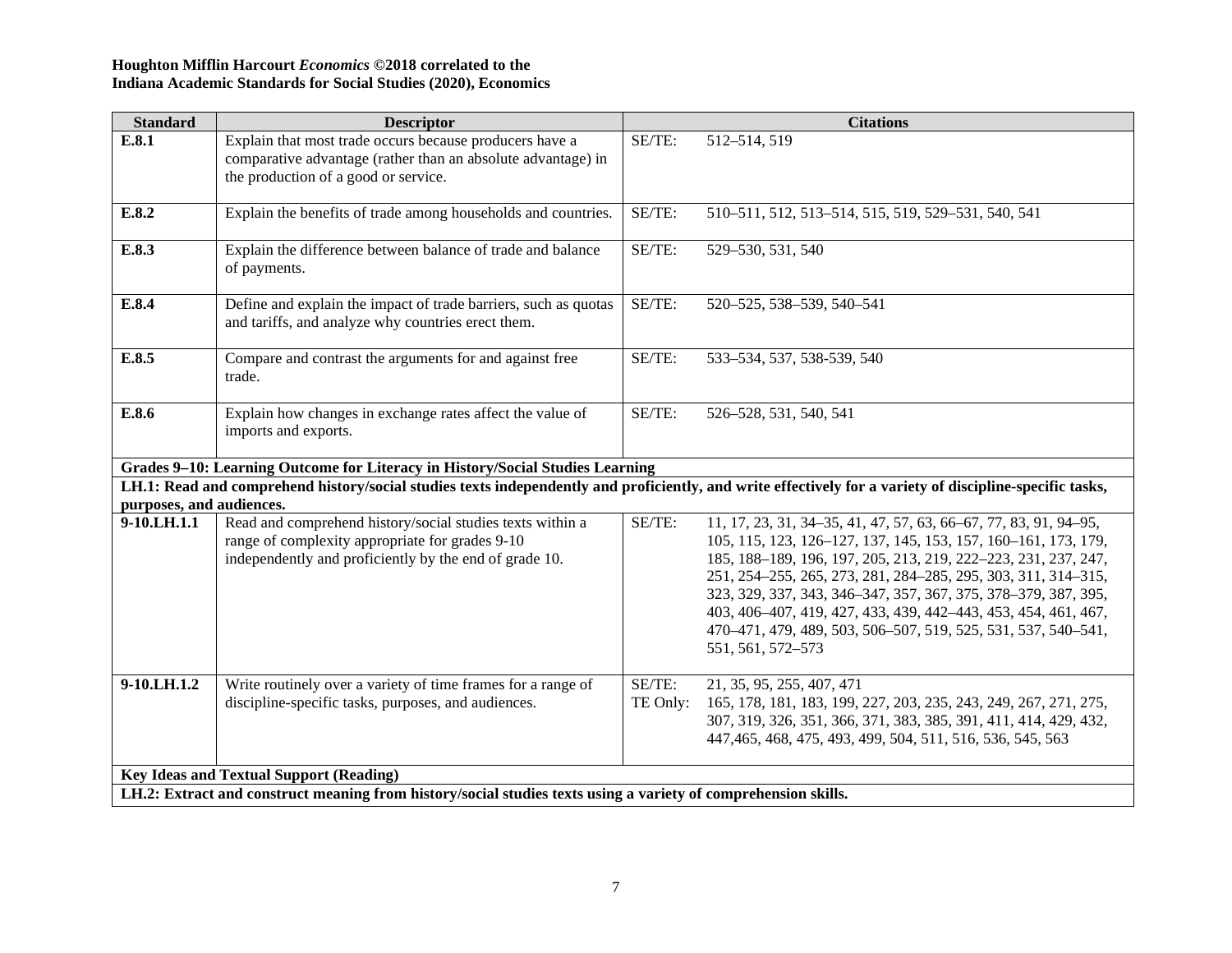| <b>Standard</b> | <b>Descriptor</b>                                                                                                          |        | <b>Citations</b>                                                    |
|-----------------|----------------------------------------------------------------------------------------------------------------------------|--------|---------------------------------------------------------------------|
| 9-10.LH.2.1     | Cite specific textual evidence to support analysis of primary                                                              | SE/TE: | 11, 17, 23, 31, 34-35, 41, 47, 57, 63, 66-67, 77, 83, 91, 94-95,    |
|                 | and secondary sources, attending to such features as the date                                                              |        | 105, 115, 123, 126-127, 137, 145, 153, 157, 160-161, 173, 179,      |
|                 | and origin of the information.                                                                                             |        | 185, 188-189, 196, 197, 205, 213, 219, 222-223, 231, 237, 247,      |
|                 |                                                                                                                            |        | 251, 254–255, 265, 273, 281, 284–285, 295, 303, 311, 314–315,       |
|                 |                                                                                                                            |        | 323, 329, 337, 343, 346-347, 357, 367, 375, 378-379, 387, 395,      |
|                 |                                                                                                                            |        | 403, 406-407, 419, 427, 433, 439, 442-443, 453, 454, 461, 467,      |
|                 |                                                                                                                            |        | 470-471, 479, 489, 503, 506-507, 519, 525, 531, 537, 540-541,       |
|                 |                                                                                                                            |        | 551, 561, 572-573                                                   |
|                 |                                                                                                                            |        |                                                                     |
| 9-10.LH.2.2     | Determine the central ideas or information of a primary or                                                                 | SE/TE: | 11, 17, 23, 31, 41, 47, 57, 63, 67, 77, 83, 91, 105, 115, 123, 137, |
|                 | secondary source; provide an accurate summary of how key                                                                   |        | 145, 153, 157, 173, 179, 185, 196, 197, 205, 213, 219, 231, 237,    |
|                 | events or ideas develop over the course of the text.                                                                       |        | 247, 251, 265, 273, 281, 295, 303, 311, 323, 329, 337, 343, 357,    |
|                 |                                                                                                                            |        | 367, 375, 387, 395, 403, 419, 427, 433, 439, 453, 454, 461, 467,    |
|                 |                                                                                                                            |        | 479, 489, 503, 519, 525, 531, 537, 551, 561                         |
|                 |                                                                                                                            |        |                                                                     |
| 9-10.LH.2.3     | Analyze in detail a series of events described in a text;                                                                  | SE/TE: | 10, 11, 17, 23, 31, 41, 47, 57, 63, 67, 77, 83, 91, 105, 115, 123,  |
|                 | determine whether earlier events caused later ones or simply                                                               |        | 137, 145, 153, 157, 173, 179, 185, 196, 197, 205, 213, 219, 231,    |
|                 | preceded them.                                                                                                             |        | 237, 247, 251, 265, 273, 281, 295, 303, 311, 323, 329, 337, 343,    |
|                 |                                                                                                                            |        | 357, 367, 375, 387, 395, 403, 419, 427, 433, 439, 453, 454, 461,    |
|                 |                                                                                                                            |        | 467, 479, 489, 503, 519, 525, 531, 537, 551, 561, R20               |
|                 | <b>Structural Elements and Organization (Reading)</b>                                                                      |        |                                                                     |
|                 | LH.3: Build understanding of history/social studies texts, using knowledge, structural organization, and author's purpose. |        |                                                                     |
| 9-10.LH.3.1     | Determine the meaning of words and phrases as they are used                                                                | SE/TE: | 11, 17, 23, 31, 41, 47, 57, 63, 67, 77, 83, 91, 105, 115, 123, 137, |
|                 | in a text, including vocabulary describing political, social, or                                                           |        | 145, 153, 157, 173, 179, 185, 196, 197, 205, 213, 219, 231, 237,    |
|                 | economic aspects of history/social studies.                                                                                |        | 247, 251, 265, 273, 281, 295, 303, 311, 323, 329, 337, 343, 357,    |
|                 |                                                                                                                            |        | 367, 375, 387, 395, 403, 419, 427, 433, 439, 453, 454, 461, 467,    |
|                 |                                                                                                                            |        | 479, 489, 503, 519, 525, 531, 537, 551, 561                         |
|                 |                                                                                                                            |        |                                                                     |
| 9-10.LH.3.2     | Analyze how a text uses structure to emphasize key points or                                                               | SE/TE: | 11, 17, 23, 31, 41, 47, 57, 63, 67, 77, 83, 91, 105, 115, 123, 137, |
|                 | advance an explanation or analysis.                                                                                        |        | 145, 153, 157, 173, 179, 185, 196, 197, 205, 213, 219, 231, 237,    |
|                 |                                                                                                                            |        | 247, 251, 265, 273, 281, 295, 303, 311, 323, 329, 337, 343, 357,    |
|                 |                                                                                                                            |        | 367, 375, 387, 395, 403, 419, 427, 433, 439, 453, 454, 461, 467,    |
| 9-10.LH.3.3     |                                                                                                                            | SE/TE: | 479, 489, 503, 519, 525, 531, 537, 551, 561, R28                    |
|                 | Compare the perspectives of two or more authors for how                                                                    |        | 32-33, 61, 64-65, 90, 92-93, 114, 124-125, 136, 144, 158-159,       |
|                 | they treat the same or similar topics, including which details                                                             |        | 186-187, 200, 204, 214, 218, 220-221, 241, 244-245, 252-253,        |
|                 | they include and emphasize in their respective accounts.                                                                   |        | 282-283, 287, 292, 298, 312-313, 317, 331, 335-336, 341, 344-       |
|                 |                                                                                                                            |        | 345, 358, 365, 370, 376-377, 385, 404-405, 411, 423, 436, 440-      |
|                 |                                                                                                                            |        | 441, 452, 462, 468-469, 475, 478, 504-505, 515, 520, 524, 538-      |
|                 |                                                                                                                            |        | 539, 543, 550, 564, 570–571, 582, 594, 598, R26                     |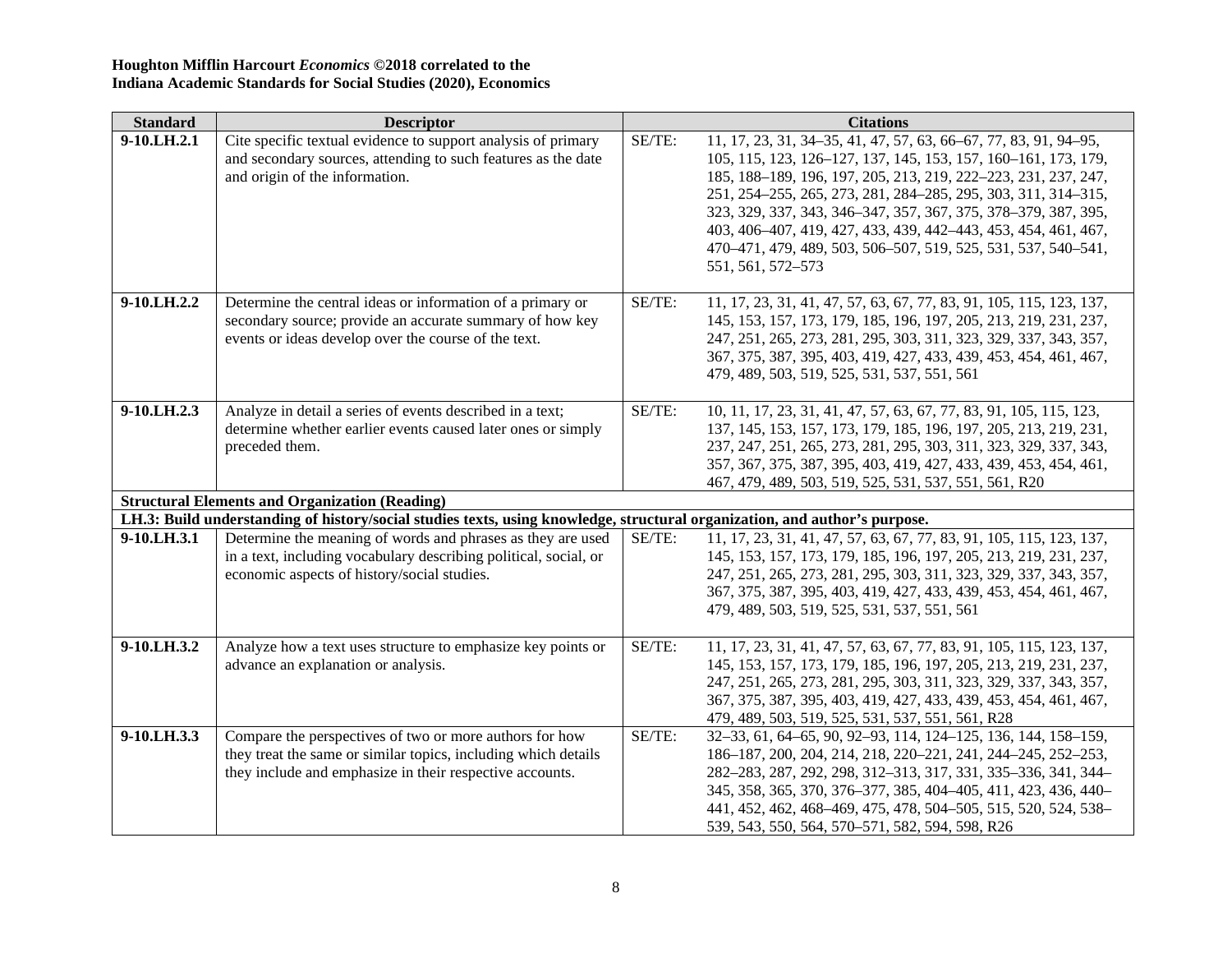| Standard                        | <b>Descriptor</b>                                                                                                                                                                                                                                                           |                       | <b>Citations</b>                                                                                                                                                                                                                                                             |  |  |  |
|---------------------------------|-----------------------------------------------------------------------------------------------------------------------------------------------------------------------------------------------------------------------------------------------------------------------------|-----------------------|------------------------------------------------------------------------------------------------------------------------------------------------------------------------------------------------------------------------------------------------------------------------------|--|--|--|
|                                 | <b>Synthesis and Connection of Ideas (Reading)</b>                                                                                                                                                                                                                          |                       |                                                                                                                                                                                                                                                                              |  |  |  |
|                                 | LH.4: Build understanding of history/social studies texts by synthesizing and connecting ideas and evaluating specific claims.                                                                                                                                              |                       |                                                                                                                                                                                                                                                                              |  |  |  |
| 9-10.LH.4.1                     | Integrate quantitative or technical analysis (Examples: charts,<br>research data) with qualitative analysis in print or digital text.                                                                                                                                       | SE/TE:                | 19, 32-33, 51, 64-65, 79, 92-93, 107, 124-125, 131, 148, 158-<br>159, 182, 186-187, 200, 220-221, 243, 252-253, 272, 282-283,<br>312-313, 344-345, 361, 376-377, 397, 404-405, 440-441, 455,<br>468-469, 495, 504-505, 522, 538-539, 557, 570-571, 587, R13-<br>R25, R26-R31 |  |  |  |
| 9-10.LH.4.2                     | Assess the extent to which the reasoning and evidence in a<br>text support the author's claims.                                                                                                                                                                             | SE/TE:                | 32-33, 64-65, 92-93, 124-125, 144, 158-159, 186-187, 220-221,<br>236, 252-253, 282-283, 312-313, 344-345, 376-377, 404-405,<br>440-441, 468-469, 504-505, 538-539, 570-571, R22, R24, R27                                                                                    |  |  |  |
| 9-10.LH.4.3                     | Analyze the relationships among primary and secondary<br>sources on the same topic.                                                                                                                                                                                         | SE/TE:                | 32-33, 64-65, 92-93, 124-125, 158-159, 186-187, 220-221,<br>252-253, 282-283, 312-313, 344-345, 376-377, 404-405, 440-<br>441, 468-469, 504-505, 538-539, 570-571                                                                                                            |  |  |  |
| <b>Writing Genres (Writing)</b> |                                                                                                                                                                                                                                                                             |                       |                                                                                                                                                                                                                                                                              |  |  |  |
|                                 | LH.5: Write for different purposes and to specific audiences or people.                                                                                                                                                                                                     |                       |                                                                                                                                                                                                                                                                              |  |  |  |
| 9-10.LH.5.1                     | Write arguments focused on discipline-specific content.                                                                                                                                                                                                                     | SE/TE:                | 11, 181, 193, 243, 345, 414, 536, 563                                                                                                                                                                                                                                        |  |  |  |
| 9-10.LH.5.2                     | Write informative texts, including analyses of historical<br>events.                                                                                                                                                                                                        | $SE/TE$ :<br>TE Only: | 21, 35, 95, 255, 407, 471<br>10, 25, 75, 85, 93, 159, 177, 199, 217, 227, 275, 283, 307, 345,<br>383, 405, 429, 468-469, 491, 511, 539, 545                                                                                                                                  |  |  |  |
|                                 | <b>The Writing Process (Writing)</b>                                                                                                                                                                                                                                        |                       |                                                                                                                                                                                                                                                                              |  |  |  |
|                                 | LH.6: Produce coherent and legible documents by planning, drafting, revising, editing, and collaborating with others.                                                                                                                                                       |                       |                                                                                                                                                                                                                                                                              |  |  |  |
| 9-10.LH.6.1                     | Plan and develop; draft; revise using appropriate reference<br>materials; rewrite; try a new approach, focusing on addressing<br>what is most significant for a specific purpose and audience;<br>and edit to produce and strengthen writing that is clear and<br>coherent. | SE/TE:<br>TE Only:    | 21, 35, 95, 255, 407, 471<br>165, 178, 181, 183, 199, 227, 203, 235, 243, 249, 267, 271, 275,<br>307, 319, 326, 351, 366, 371, 383, 385, 391, 411, 414, 429, 432,<br>447, 465, 468, 475, 493, 499, 504, 511, 516, 536, 545, 563                                              |  |  |  |
| 9-10.LH.6.2                     | Use technology to produce, publish, and update individual or<br>shared writing products, taking advantage of technology's<br>capacity to link to other information and to display<br>information flexibly and dynamically.                                                  | SE/TE:<br>TE Only:    | 315, R28<br>65, 93, 159, 177, 209, 210, 221, 253, 283, 345, 405, 469, 539                                                                                                                                                                                                    |  |  |  |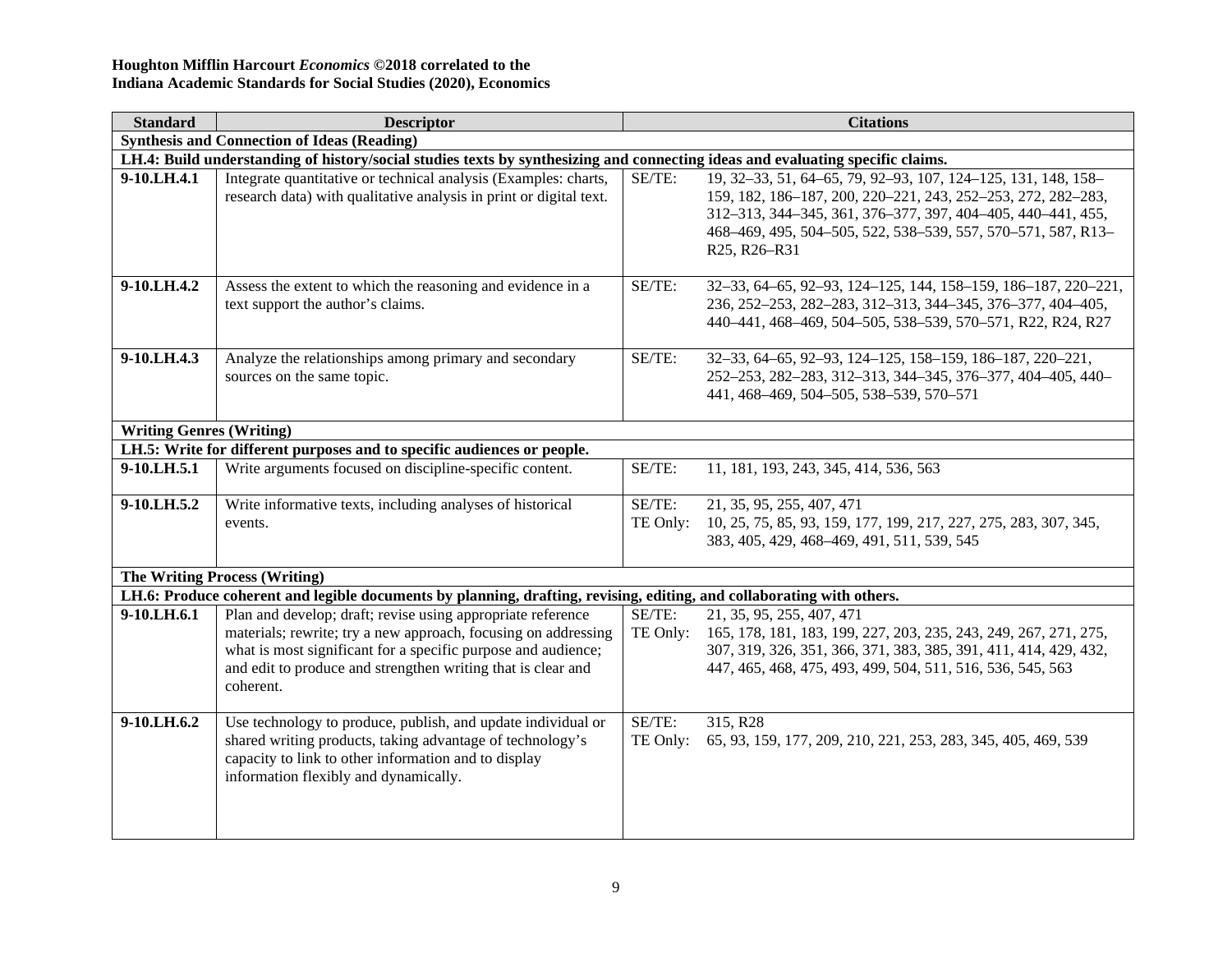| <b>Standard</b>          | <b>Descriptor</b>                                                                                                                                                                                                                                                                                                                                                                                             |                    | <b>Citations</b>                                                                                                                                                                                                                                                                                                                                                                                                                                                                                |  |  |  |
|--------------------------|---------------------------------------------------------------------------------------------------------------------------------------------------------------------------------------------------------------------------------------------------------------------------------------------------------------------------------------------------------------------------------------------------------------|--------------------|-------------------------------------------------------------------------------------------------------------------------------------------------------------------------------------------------------------------------------------------------------------------------------------------------------------------------------------------------------------------------------------------------------------------------------------------------------------------------------------------------|--|--|--|
|                          | <b>The Research Process (Writing)</b>                                                                                                                                                                                                                                                                                                                                                                         |                    |                                                                                                                                                                                                                                                                                                                                                                                                                                                                                                 |  |  |  |
|                          | LH.7: Build knowledge about the research process and the topic under study by conducting short or more sustained research.                                                                                                                                                                                                                                                                                    |                    |                                                                                                                                                                                                                                                                                                                                                                                                                                                                                                 |  |  |  |
| 9-10.LH.7.1              | Conduct short as well as more sustained research assignments<br>and tasks to answer a question (including a self-generated<br>question) or solve a problem; narrow or broaden the inquiry<br>when appropriate; synthesize multiple sources on the subject,<br>demonstrating understanding of the subject under<br>investigation.                                                                              | SE/TE:<br>TE Only: | 35, 67, 95, 127, 161, 189, 223, 255, 285, 315, 347, 379, 407, 443,<br>471, 507, 541, 573, R28<br>32, 45, 88, 100, 120, 124, 125, 137, 144, 152, 159, 168, 195, 199,<br>202, 199, 202, 217, 242, 260, 292, 293, 297, 301, 305, 313, 321,<br>322, 331, 333, 335, 336, 341, 345, 354, 362, 374, 376, 386, 417,<br>418, 431, 438, 450, 452, 463, 478, 481, 491, 538, 554, 555, 566,<br>567, 586, 593                                                                                                |  |  |  |
| 9-10.LH.7.2              | Gather relevant information from multiple authoritative<br>sources, using advanced searches effectively; annotate<br>sources; assess the usefulness of each source in answering the<br>research question; synthesize and integrate information into<br>the text selectivity to maintain the flow of ideas, avoiding<br>plagiarism and following a standard format for citation<br>(Examples: APA or Chicago). | SE/TE:<br>TE Only: | 144<br>32, 45, 88, 100, 120, 124, 125, 137, 144, 152, 159, 168, 195, 202,<br>199, 202, 242, 260, 292, 293, 297, 301, 305, 313, 321, 322, 331,<br>333, 335, 336, 341, 345, 354, 362, 374, 376, 386, 417, 418, 431,<br>438, 450, 452, 456, 463, 478, 481, 538, 554, 555, 566, 567, 586,<br>593                                                                                                                                                                                                    |  |  |  |
| 9-10.LH.7.3              | Draw evidence from informational texts to support analysis,<br>reflection, and research.                                                                                                                                                                                                                                                                                                                      | SE/TE:<br>TE Only: | 32-33, 64-65, 92-93, 124-125, 144, 158-159, 186-187, 220-221,<br>252-253, 282-283, 312-313, 344-345, 376-377, 404-405, 440-<br>441, 68-469, 504-505, 538-539, 570-571<br>45, 88, 100, 120, 124, 125, 137, 152, 159, 168, 195, 202, 199, 202,<br>242, 260, 292, 293, 297, 301, 305, 313, 321, 322, 331, 333, 335,<br>336, 341, 345, 354, 362, 374, 376, 386, 417, 418, 431, 438, 450,<br>452, 456, 463, 478, 481, 538, 554, 555, 566, 567, 586, 593                                              |  |  |  |
|                          | Grades 11-12: Learning Outcome for Literacy in History/Social Studies Learning                                                                                                                                                                                                                                                                                                                                |                    |                                                                                                                                                                                                                                                                                                                                                                                                                                                                                                 |  |  |  |
|                          |                                                                                                                                                                                                                                                                                                                                                                                                               |                    | LH.1: Read and comprehend history/social studies texts independently and proficiently, and write effectively for a variety of discipline-specific tasks,                                                                                                                                                                                                                                                                                                                                        |  |  |  |
| purposes, and audiences. |                                                                                                                                                                                                                                                                                                                                                                                                               |                    |                                                                                                                                                                                                                                                                                                                                                                                                                                                                                                 |  |  |  |
| 11-12.LH.1.1             | Read and comprehend history/social studies texts within a<br>range of complexity appropriate for grades 11-CCR<br>independently and proficiently by the end of grade 12.                                                                                                                                                                                                                                      | SE/TE:             | 11, 17, 23, 31, 34–35, 41, 47, 57, 63, 66–67, 77, 83, 91, 94–95,<br>105, 115, 123, 126-127, 137, 145, 153, 157, 160-161, 173, 179,<br>185, 188-189, 196, 197, 205, 213, 219, 222-223, 231, 237, 247,<br>251, 254-255, 265, 273, 281, 284-285, 295, 303, 311, 314-315,<br>323, 329, 337, 343, 346-347, 357, 367, 375, 378-379, 387, 395,<br>403, 406-407, 419, 427, 433, 439, 442-443, 453, 454, 461, 467,<br>470-471, 479, 489, 503, 506-507, 519, 525, 531, 537, 540-541,<br>551, 561, 572-573 |  |  |  |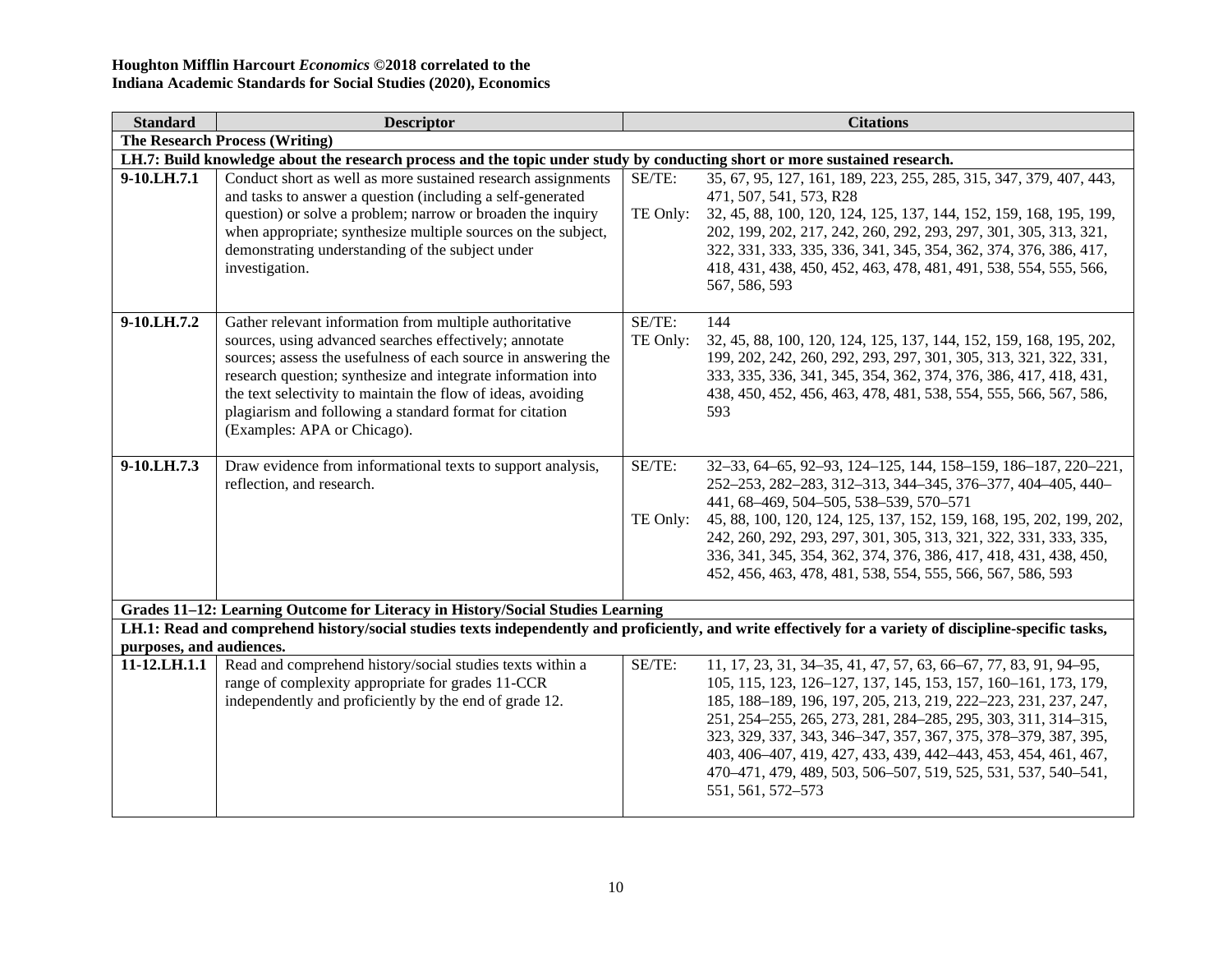| <b>Standard</b> | <b>Descriptor</b>                                                                                                          |                    | <b>Citations</b>                                                                                                                |
|-----------------|----------------------------------------------------------------------------------------------------------------------------|--------------------|---------------------------------------------------------------------------------------------------------------------------------|
| 11-12.LH.1.2    | Write routinely over a variety of time frames for a range of<br>discipline-specific tasks, purposes, and audiences.        | SE/TE:<br>TE Only: | 21, 35, 95, 255, 407, 471<br>165, 178, 181, 183, 199, 227, 203, 235, 243, 249, 267, 271, 275,                                   |
|                 |                                                                                                                            |                    | 307, 319, 326, 351, 366, 371, 383, 385, 391, 411, 414, 429, 432,                                                                |
|                 |                                                                                                                            |                    | 447, 465, 468, 475, 493, 499, 504, 511, 516, 536, 545, 563                                                                      |
|                 | <b>Key Ideas and Textual Support (Reading)</b>                                                                             |                    |                                                                                                                                 |
|                 | LH.2: Extract and construct meaning from history/social studies texts using a variety of comprehension skills.             |                    |                                                                                                                                 |
| 11-12.LH.2.1    | Cite specific textual evidence to support analysis of primary                                                              | SE/TE:             | 11, 17, 23, 31, 34–35, 41, 47, 57, 63, 66–67, 77, 83, 91, 94–95,                                                                |
|                 | and secondary sources, connecting insights gained from                                                                     |                    | 105, 115, 123, 126-127, 137, 145, 153, 157, 160-161, 173, 179,                                                                  |
|                 | specific details to an understanding of the text as a whole.                                                               |                    | 185, 188-189, 196, 197, 205, 213, 219, 222-223, 231, 237, 247,                                                                  |
|                 |                                                                                                                            |                    | 251, 254–255, 265, 273, 281, 284–285, 295, 303, 311, 314–315,                                                                   |
|                 |                                                                                                                            |                    | 323, 329, 337, 343, 346-347, 357, 367, 375, 378-379, 387, 395,                                                                  |
|                 |                                                                                                                            |                    | 403, 406-407, 419, 427, 433, 439, 442-443, 453, 454, 461, 467,<br>470-471, 479, 489, 503, 506-507, 519, 525, 531, 537, 540-541, |
|                 |                                                                                                                            |                    | 551, 561, 572-573                                                                                                               |
|                 |                                                                                                                            |                    |                                                                                                                                 |
| 11-12.LH.2.2    | Determine the central ideas or information of a primary or                                                                 | SE/TE:             | 11, 17, 23, 31, 41, 47, 57, 63, 67, 77, 83, 91, 105, 115, 123, 137,                                                             |
|                 | secondary source; provide an accurate summary that makes                                                                   |                    | 145, 153, 157, 173, 179, 185, 196, 197, 205, 213, 219, 231, 237,                                                                |
|                 | clear the relationships among the key details and ideas.                                                                   |                    | 247, 251, 265, 273, 281, 295, 303, 311, 323, 329, 337, 343, 357,                                                                |
|                 |                                                                                                                            |                    | 367, 375, 387, 395, 403, 419, 427, 433, 439, 453, 454, 461, 467,                                                                |
|                 |                                                                                                                            |                    | 479, 489, 503, 519, 525, 531, 537, 551, 561                                                                                     |
|                 |                                                                                                                            |                    |                                                                                                                                 |
| 11-12.LH.2.3    | Evaluate various explanations for actions or events, and<br>determine which explanation best accords with textual          | SE/TE:             | 32-33, 61, 64-65, 90, 92-93, 114, 124-125, 136, 144, 158-159,<br>186-187, 200, 204, 214, 218, 220-221, 241, 244-245, 252-253,   |
|                 | evidence, acknowledging where the text leaves matters                                                                      |                    | 282-283, 287, 292, 298, 312-313, 317, 331, 335-336, 341, 344-                                                                   |
|                 | uncertain.                                                                                                                 |                    | 345, 358, 365, 370, 376-377, 385, 404-405, 411, 423, 436, 440-                                                                  |
|                 |                                                                                                                            |                    | 441, 452, 462, 468-469, 475, 478, 504-505, 515, 520, 524, 538-                                                                  |
|                 |                                                                                                                            |                    | 539, 543, 550, 564, 570–571, 582, 594, 598, R26                                                                                 |
|                 |                                                                                                                            |                    |                                                                                                                                 |
|                 | <b>Structural Elements and Organization (Reading)</b>                                                                      |                    |                                                                                                                                 |
|                 | LH.3: Build understanding of history/social studies texts, using knowledge, structural organization, and author's purpose. |                    |                                                                                                                                 |
| 11-12.LH.3.1    | Determine the meaning of words and phrases as they are used                                                                | SE/TE:             | 11, 17, 23, 31, 41, 47, 57, 63, 67, 77, 83, 91, 105, 115, 123, 137,                                                             |
|                 | in a text, including analyzing how an author uses and refines                                                              |                    | 145, 153, 157, 173, 179, 185, 196, 197, 205, 213, 219, 231, 237,                                                                |
|                 | the meaning of a key term over the course of a text                                                                        |                    | 247, 251, 265, 273, 281, 295, 303, 311, 323, 329, 337, 343, 357,                                                                |
|                 | (Examples: how Madison defines faction in Federalist No.<br>$10$ ).                                                        |                    | 367, 375, 387, 395, 403, 419, 427, 433, 439, 453, 454, 461, 467,<br>479, 489, 503, 519, 525, 531, 537, 551, 561                 |
|                 |                                                                                                                            |                    |                                                                                                                                 |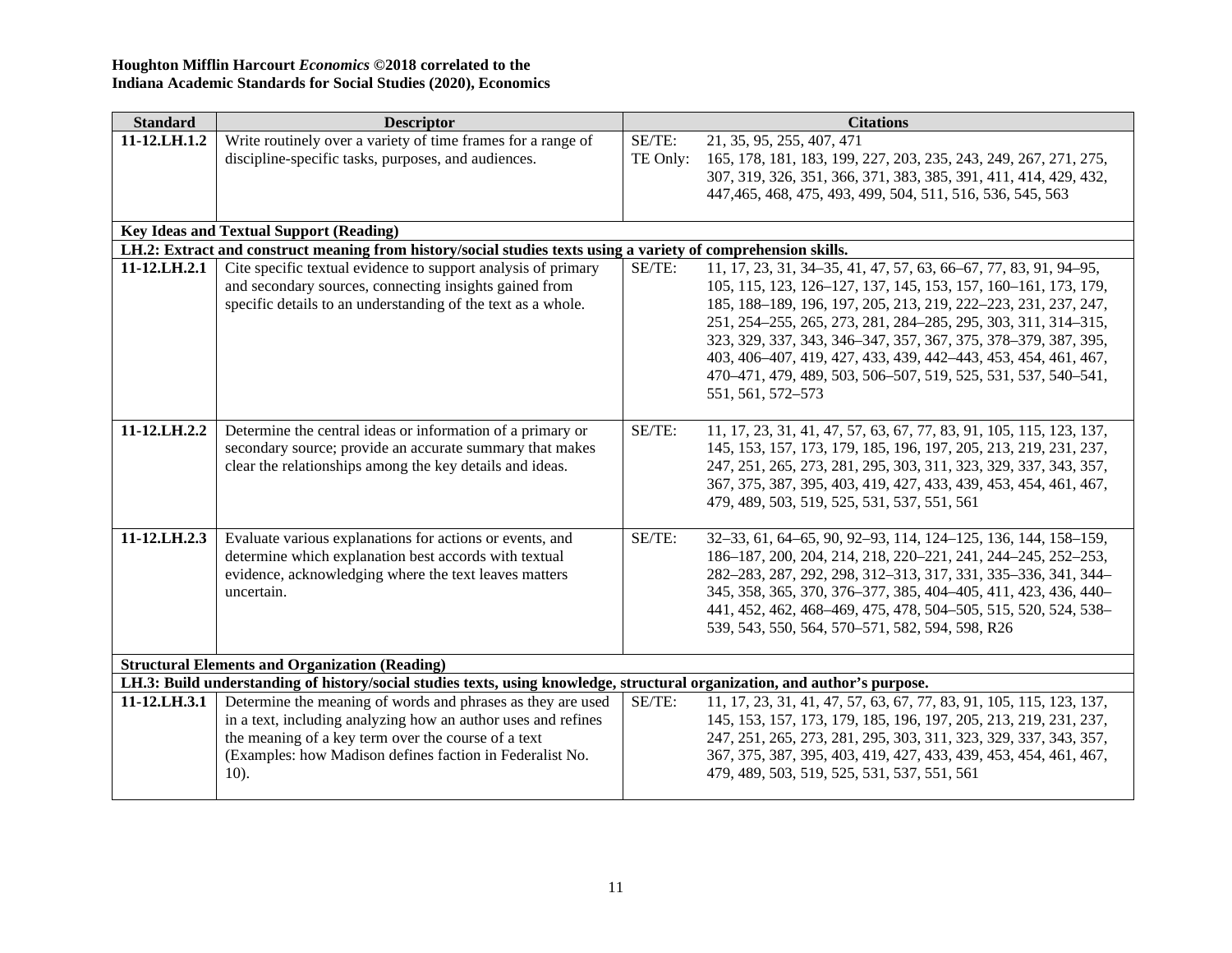| <b>Standard</b>                 | <b>Descriptor</b>                                                                                                              |          | <b>Citations</b>                                                                                                     |
|---------------------------------|--------------------------------------------------------------------------------------------------------------------------------|----------|----------------------------------------------------------------------------------------------------------------------|
| 11-12.LH.3.2                    | Analyze in detail how a complex primary source is structured,                                                                  | SE/TE:   | 11, 17, 23, 31, 41, 47, 57, 63, 67, 77, 83, 91, 105, 115, 123, 137,                                                  |
|                                 | including how key sentences, paragraphs, and larger portions                                                                   |          | 145, 153, 157, 173, 179, 185, 196, 197, 205, 213, 219, 231, 237,                                                     |
|                                 | of the text contribute to the whole.                                                                                           |          | 247, 251, 265, 273, 281, 295, 303, 311, 323, 329, 337, 343, 357,                                                     |
|                                 |                                                                                                                                |          | 367, 375, 387, 395, 403, 419, 427, 433, 439, 453, 454, 461, 467,<br>479, 489, 503, 519, 525, 531, 537, 551, 561, R28 |
|                                 |                                                                                                                                |          |                                                                                                                      |
| 11-12.LH.3.3                    | Evaluate authors' differing perspectives on the same                                                                           | SE/TE:   | 32-33, 61, 64-65, 90, 92-93, 114, 124-125, 136, 144, 158-159,                                                        |
|                                 | historical event or issue by assessing the authors' claims,                                                                    |          | 186-187, 200, 204, 214, 218, 220-221, 241, 244-245, 252-253,                                                         |
|                                 | reasoning, and evidence.                                                                                                       |          | 282-283, 287, 292, 298, 312-313, 317, 331, 335-336, 341, 344-                                                        |
|                                 |                                                                                                                                |          | 345, 358, 365, 370, 376-377, 385, 404-405, 411, 423, 436, 440-                                                       |
|                                 |                                                                                                                                |          | 441, 452, 462, 468-469, 475, 478, 504-505, 515, 520, 524, 538-                                                       |
|                                 |                                                                                                                                |          | 539, 543, 550, 564, 570-571, 582, 594, 598, R26                                                                      |
|                                 |                                                                                                                                |          |                                                                                                                      |
|                                 | <b>Synthesis and Connection of Ideas (Reading)</b>                                                                             |          |                                                                                                                      |
|                                 | LH.4: Build understanding of history/social studies texts by synthesizing and connecting ideas and evaluating specific claims. |          |                                                                                                                      |
| 11-12.LH.4.1                    | Integrate and evaluate multiple sources of information                                                                         | SE/TE:   | 19, 32-33, 51, 64-65, 79, 92-93, 107, 124-125, 131, 148, 158-                                                        |
|                                 | presented in diverse formats and media (Examples: visually,                                                                    |          | 159, 182, 186-187, 200, 220-221, 243, 252-253, 272, 282-283,                                                         |
|                                 | quantitatively, as well as in words) in order to address a                                                                     |          | 312-313, 344-345, 361, 376-377, 397, 404-405, 440-441, 455,                                                          |
|                                 | question or solve a problem.                                                                                                   |          | 468-469, 495, 504-505, 522, 538-539, 557, 570-571, 587, R13-                                                         |
|                                 |                                                                                                                                |          | R25, R26-R31                                                                                                         |
| 11-12.LH.4.2                    | Evaluate an author's premises, claims, and evidence by                                                                         | SE/TE:   | 32-33, 64-65, 92-93, 124-125, 144, 158-159, 186-187, 220-221,                                                        |
|                                 | corroborating or challenging them with other information.                                                                      |          | 236, 252-253, 282-283, 312-313, 344-345, 376-377, 404-405,                                                           |
|                                 |                                                                                                                                |          | 440-441, 468-469, 504-505, 538-539, 570-571, R22, R24, R27                                                           |
|                                 |                                                                                                                                |          |                                                                                                                      |
| 11-12.LH.4.3                    | Integrate information from diverse sources, both primary and                                                                   | SE/TE:   | 32-33, 61, 64-65, 90, 92-93, 114, 124-125, 136, 144, 158-159,                                                        |
|                                 | secondary, into a coherent understanding of an idea or event,                                                                  |          | 186-187, 200, 204, 214, 218, 220-221, 241, 244-245, 252-253,                                                         |
|                                 | noting discrepancies among sources.                                                                                            |          | 282-283, 287, 292, 298, 312-313, 317, 331, 335-336, 341, 344-                                                        |
|                                 |                                                                                                                                |          | 345, 358, 365, 370, 376-377, 385, 404-405, 411, 423, 436, 440-                                                       |
|                                 |                                                                                                                                |          | 441, 452, 462, 468-469, 475, 478, 504-505, 515, 520, 524, 538-                                                       |
|                                 |                                                                                                                                |          | 539, 543, 550, 564, 570-571, 582, 594, 598, R26                                                                      |
| <b>Writing Genres (Writing)</b> |                                                                                                                                |          |                                                                                                                      |
|                                 | LH.5: Write for different purposes and to specific audiences or people.                                                        |          |                                                                                                                      |
| 11-12.LH.5.1                    | Write arguments focused on discipline-specific content.                                                                        | SE/TE:   | 11, 181, 193, 243, 345, 414, 536, 563                                                                                |
| 11-12.LH.5.2                    | Write informative texts, including analyses of historical                                                                      | SE/TE:   | 21, 35, 95, 255, 407, 471                                                                                            |
|                                 | events.                                                                                                                        | TE Only: | 10, 25, 75, 85, 93, 159, 177, 199, 217, 227, 275, 283, 307, 345,                                                     |
|                                 |                                                                                                                                |          | 383, 405, 429, 468–469, 491, 511, 539, 545                                                                           |